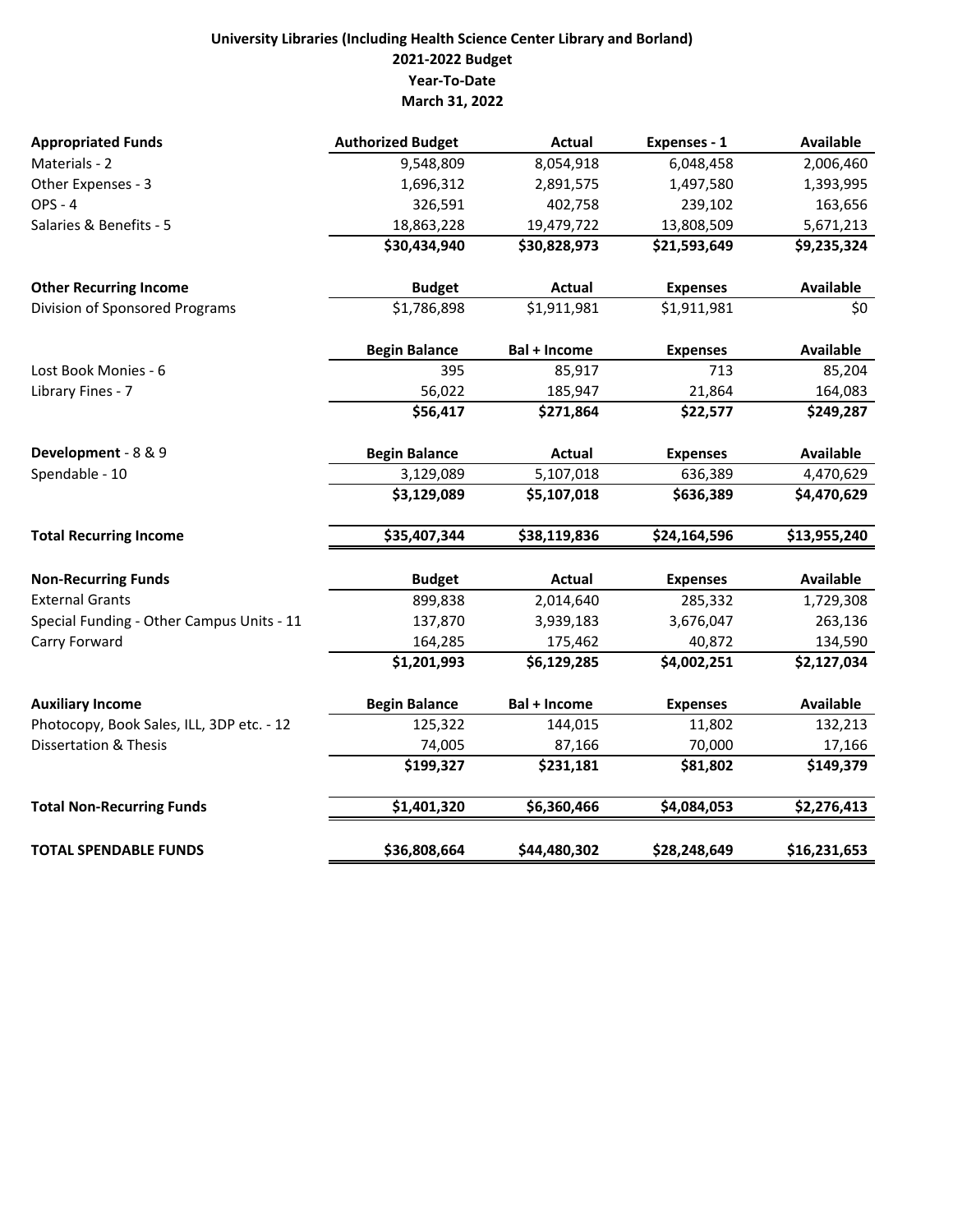## **University Libraries (Including Health Science Center Library and Borland) 2021‐2022 Budget Year‐To‐Date March 31, 2022**

## **Notes: FY 21‐22 Budget Year‐To‐Date 3/31/22**

1 ‐ Includes expenses as well as encumbered funds

2 ‐ Authorized Budget includes a \$250,000 decrease compared to FY 20‐21 due to 2% UF Budget Cut. Actual Budget includes \$36,338 transferred to FLARE for FY 20‐21 end of year material expenditures; \$1,271,430 transferred to Other Expenses for FY 20‐21 end of year material expenditures; \$58,326 transferred to Lost Book Monies for FY 20‐21 end of year material expenditures; \$56,995 transferred to Library Fines for FY 20‐21 end of year material expenditures; and \$70,802 transferred to Special Funding ‐ Other Campus Units for FY 20‐21 end of year material expenditures

3 ‐ Authorized Budget includes a \$211,347 increase compared to FY 20‐21 due to reallocation. Actual Budget includes \$1,271,430 transferred from Materials for FY 20‐21 end of year material expenditures; \$10,167 transferred to OPS for LTS non‐recurring funding; and \$66,000 transferred to OPS for Security Assistants

4 ‐ Authorized Budget includes a \$2,732 decrease compared to FY 20‐21 due to reallocation. Actual Budget includes \$10,167 transferred from Other Expenses for LTS non‐recurring funding; and \$66,000 transferred from Other Expenses for Security Assistants

5 - Authorized Budget includes a \$308,701 decrease compared to FY 20-21 due to 2% UF Budget Cut and reallocation. Actual budget includes \$47,361 for Artificial Inteligence (AI) position; \$24,156 transferred from University for FY 22 Faculty promotions; and \$544,977 transferred from University for FY 22 Merit Raises

6 ‐ Balance & Income amount includes \$58,326 transferred from Materials for FY 20‐21 end of year material expenditures; and \$16,304 in UF COVID Relief funds

7 ‐ Balance & Income amount includes \$56,995 transferred from Materials for FY 20‐21 end of year material expenditures; and \$60,227 in UF COVID Relief funds

8 ‐ Endowment value as of 12/31/21 is \$25,404,373, investment earnings only reported by Foundation on a quarterly basis

9 ‐ Cash Only, New Gift Income YTD totals \$603,394

10 ‐ Actual includes \$581,925 in earning on endowments YTD

11 ‐ Authorized Budget and Actual Budget includes \$137,870 in unexpended prior year funds. Actual Budget includes \$760 in unspent FY 20‐21 Tech Fee funds reverted; \$9,469 in unspent FY 20‐21 Student Gov funds reverted; \$70,802 transferred from Materials for FY 20‐21 end of year material expenditures; \$13,000 from Student Gov for 24/7 Fall final week FY 21‐22; \$80,583 from Dual Career Services; \$1,839,000 for additional Materials support from Provost; \$12,000 from IFAS for year 4 of 5 Marston Endnote Project; \$16,000 from Honors Program for instruction; \$75,850 for Faculty Enhancement Opportunity Award; \$5,409 transferred to UF Research department for M. Leonard; \$1,625,000 for LW shelving repair project; \$15,083 from CLAS for the STEM Istruction Librarian for year 1 of 2; and \$69,633 from St. Augustine for Staff and OPS positions

12 ‐ Balance & Income amount includes \$5,420 for 3D Printing from UF COVID Relief funds